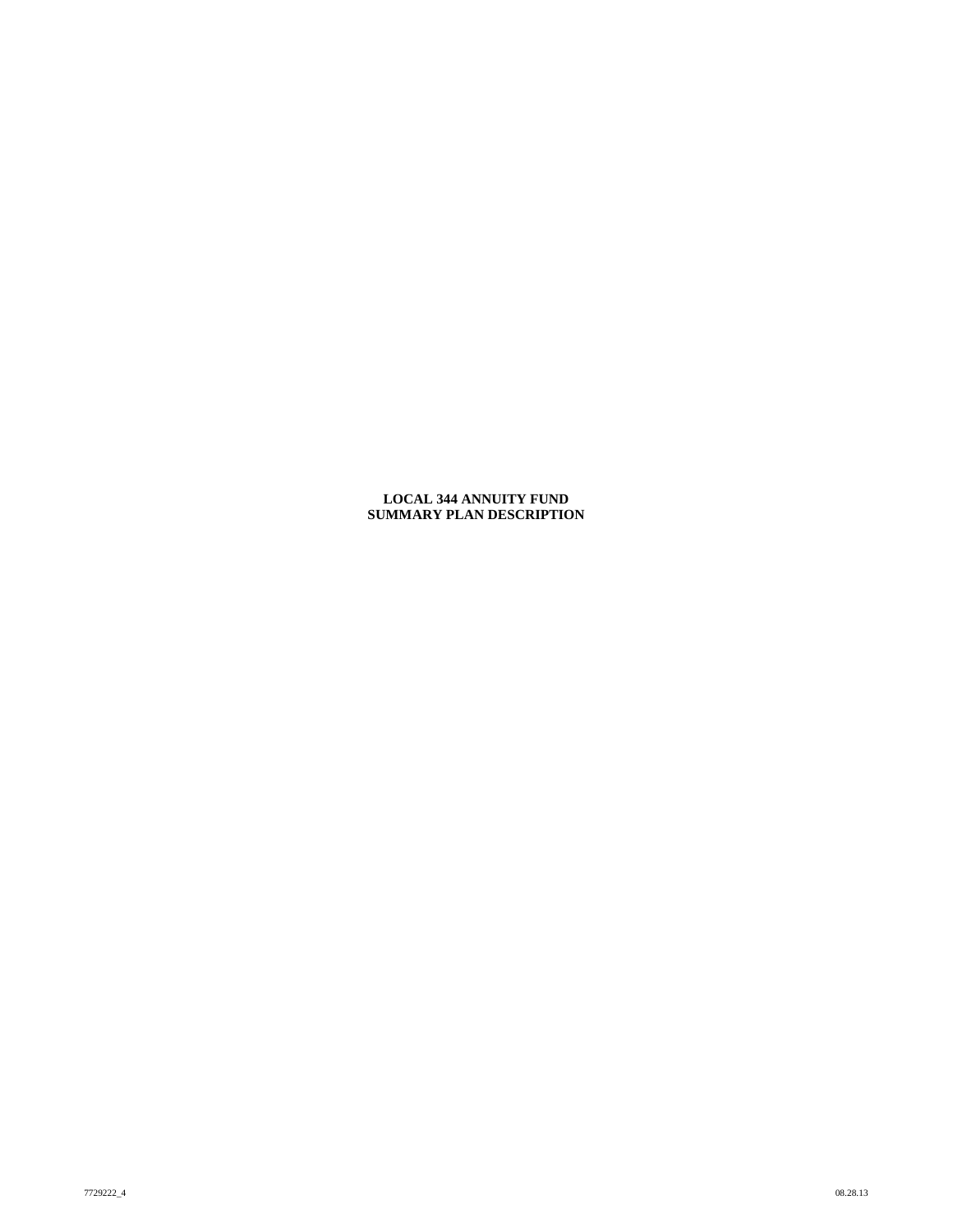# **TABLE OF CONTENTS**

# **INTRODUCTION TO YOUR PLAN**

| What kir         |  |
|------------------|--|
| $W$ ha<br>unmar: |  |

# **ARTICLE I PARTICIPATION IN THE PLAN**

# **ARTICLE II EMPLOYEE CONTRIBUTIONS**

| What are<br>, elective deferrals and how do L contribute them to t<br>Plan<br>the |  |
|-----------------------------------------------------------------------------------|--|
| What are<br>' contributions<br>. ollover                                          |  |

# **ARTICLE III EMPLOYER CONTRIBUTIONS**

| What is the Employer nonelective contribution and how is it allocated? |
|------------------------------------------------------------------------|
|------------------------------------------------------------------------|

# **ARTICLE IV COMPENSATION AND ACCOUNT BALANCE**

# **ARTICLE V VESTING**

| What is my vested interest in my account. |  |
|-------------------------------------------|--|
|                                           |  |

# **ARTICLE VI DISTRIBUTIONS PRIOR TO TERMINATION OF EMPLOYMENT**

| Can I withdraw money from my account while working?.                     |  |
|--------------------------------------------------------------------------|--|
| Can I withdraw money from my account in the event of financial hardship? |  |

# **ARTICLE VII DISTRIBUTIONS UPON TERMINATION OF EMPLOYMENT**

# **ARTICLE VIII DISTRIBUTIONS UPON DEATH**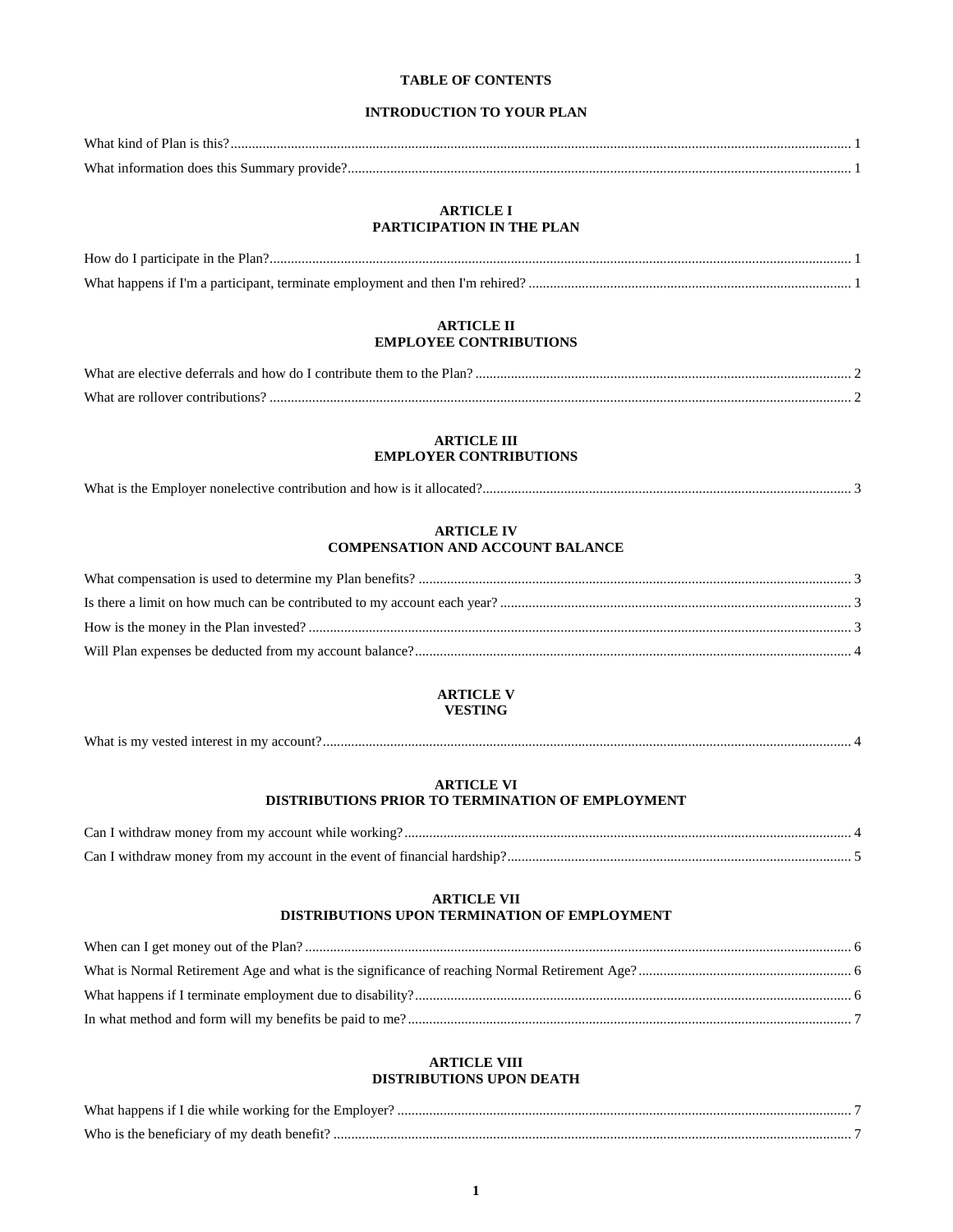# **ARTICLE IX** TAX TREATMENT OF DISTRIBUTIONS

# **ARTICLE X LOANS**

| Is it possible to borrow money from the Plan?. |
|------------------------------------------------|
|------------------------------------------------|

# **ARTICLE XI** PROTECTED BENEFITS AND CLAIMS PROCEDURES

# **ARTICLE XII** GENERAL INFORMATION ABOUT THE PLAN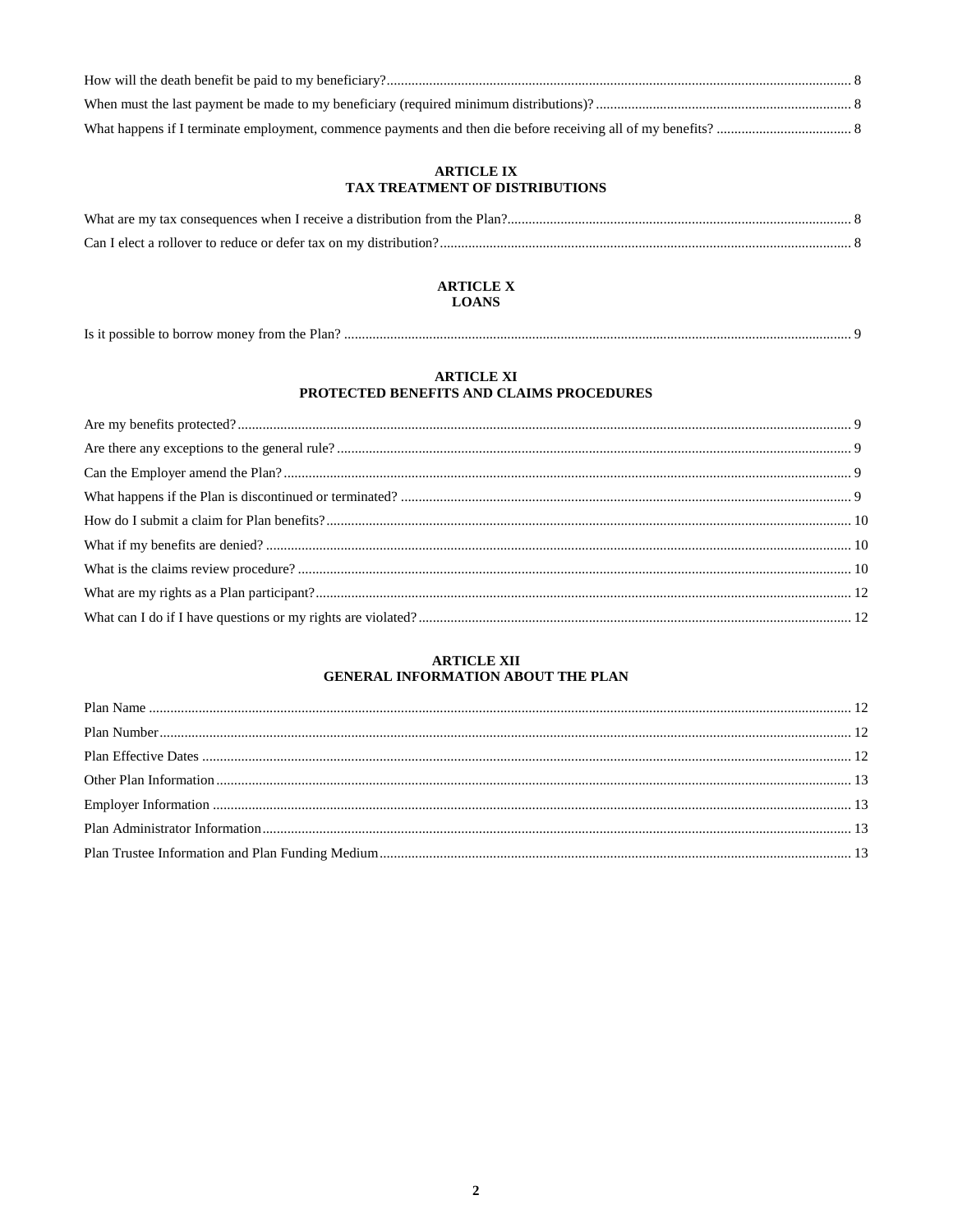### **LOCAL 344 ANNUITY FUND**

## **SUMMARY PLAN DESCRIPTION**

# **INTRODUCTION TO YOUR PLAN**

#### **What kind of Plan is this?**

Local 344 Annuity Fund ("Plan") has been adopted to provide you with the opportunity to save for retirement on a tax-advantaged basis. This Plan is a type of qualified retirement plan commonly referred to as a  $401(k)$  Plan. As a participant under the Plan, you may elect to contribute a portion of your compensation to the Plan.

### **What information does this Summary provide?**

This Summary Plan Description ("SPD") contains information regarding when you may become eligible to participate in the Plan, your Plan benefits, your distribution options, and many other features of the Plan. You should take the time to read this SPD to get a better understanding of your rights and obligations under the Plan.

In this SPD, the Employer has addressed the most common questions you may have regarding the Plan. If this SPD does not answer all of your questions, please contact the Administrator or other plan representative. The Administrator is responsible for responding to questions and making determinations related to the administration, interpretation, and application of the Plan. The name of the Plan Administrator can be found at the end of this SPD in the Article entitled "General Information about the Plan."

This SPD describes the Plan's benefits and obligations as contained in the legal Plan document, which governs the operation of the Plan. The Plan document is written in much more technical and precise language and is designed to comply with applicable legal requirements. If the non-technical language in this SPD and the technical, legal language of the Plan document conflict, the Plan document always governs. If you wish to receive a copy of the legal Plan document, please contact the Plan Administrator.

The Plan and your rights under the Plan are subject to federal laws, such as the Employee Retirement Income Security Act (ERISA) and the Internal Revenue Code, as well as some state laws. The provisions of the Plan are subject to revision due to a change in laws or due to pronouncements by the Internal Revenue Service (IRS) or Department of Labor (DOL). The Employer may also amend or terminate this Plan. If the provisions of the Plan that are described in this SPD change, the Employer will notify you.

# **ARTICLE I PARTICIPATION IN THE PLAN**

### **How do I participate in the Plan?**

# **Elective Deferrals**

**Excluded Employees.** There are no Excluded Employees for purposes of elective deferrals.

**Eligibility Conditions.** You will be eligible to participate for purposes of elective deferrals on your date of hire. However, you will actually participate for purposes of elective deferrals once you reach the Entry Date as described below.

**Entry Date.** For purposes of elective deferrals, your Entry Date will be the date on which you satisfy the eligibility requirements.

#### **Nonelective Contributions**

**Excluded Employees.** There are no Excluded Employees for purposes of the nonelective contributions provided under the Plan.

**Eligibility Conditions.** You will be eligible to participate for purposes of nonelective contributions on your date of hire. However, you will actually participate in nonelective contributions once you reach the Entry Date as described below.

**Entry Date.** For purposes of nonelective contributions, your Entry Date will be the date on which you satisfy the eligibility requirements.

#### **What happens if I'm a participant, terminate employment and then I'm rehired?**

If you are no longer a participant because of a termination of employment, and you are rehired, then you will be able to participate in the Plan on the date on which you are rehired if you are otherwise eligible to participate in the Plan.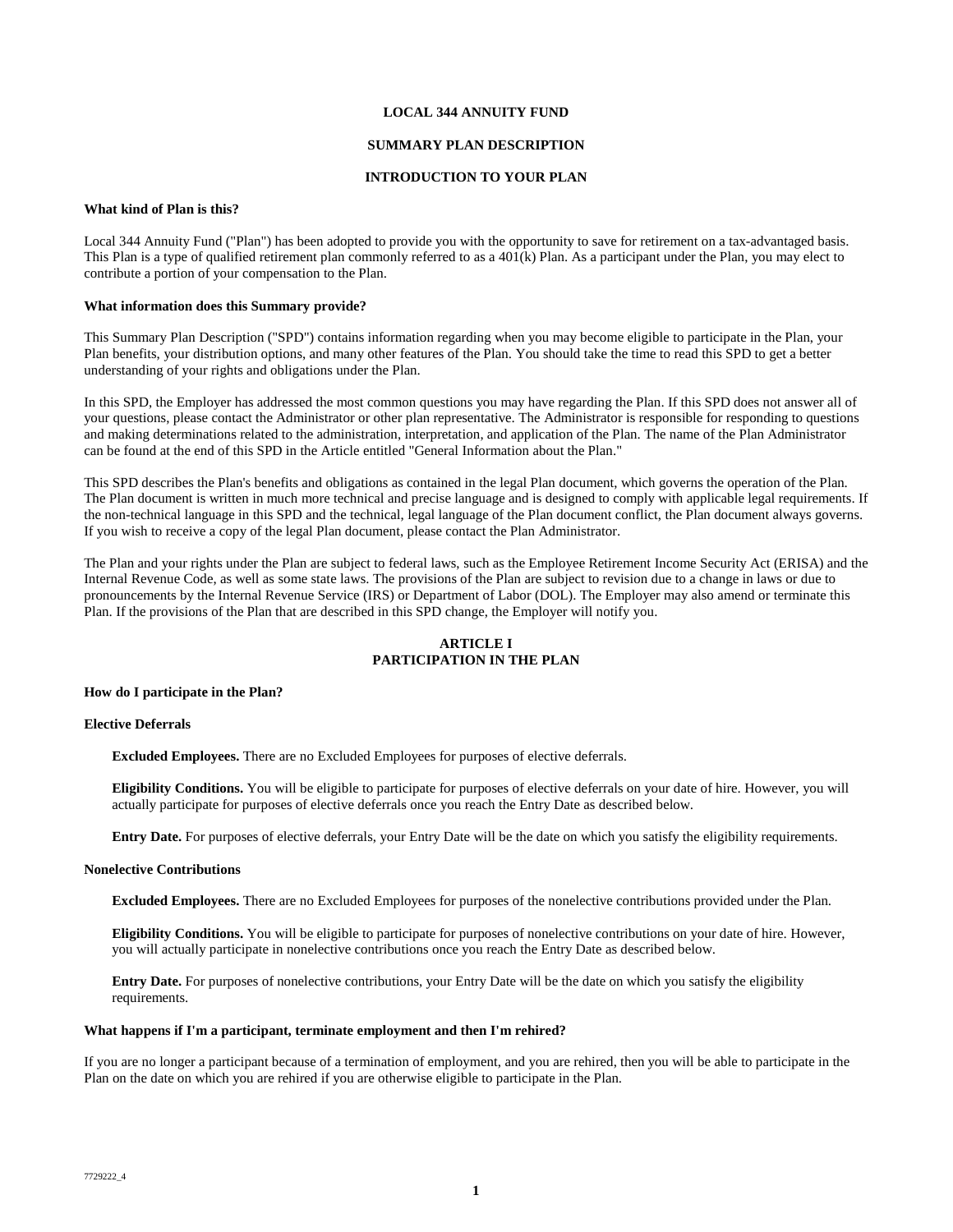# **ARTICLE II EMPLOYEE CONTRIBUTIONS**

### **What are elective deferrals and how do I contribute them to the Plan?**

**Elective Deferrals.** As a participant under the Plan, you may elect to reduce your compensation by a specific percentage or dollar amount and have that amount contributed to the Plan on a pre-tax basis as an elective deferral. Your taxable income is reduced by the deferral contribution so you pay less in federal income taxes (however, the amount you defer is still counted as compensation for purposes of Social Security taxes). Later, when the Plan distributes the deferrals and earnings, you will pay the taxes on those deferrals and the earnings. Therefore, federal income taxes on the deferral contributions and on the earnings are only postponed. Eventually, you will have to pay taxes on these amounts.

**Deferral procedure.** The amount you elect to defer will be deducted from your pay in accordance with a procedure established by the Plan Administrator. If you wish to defer, the procedure will require that you enter into a salary reduction agreement. You may elect to defer a portion of your compensation payable on or after your Entry Date. Such election will become effective as soon as administratively feasible after it is received by the Plan Administrator. Your election will remain in effect until you modify or terminate it.

**Deferral modifications.** You may revoke or make modifications to your salary deferral election in accordance with procedures that the Employer provides. See the Plan Administrator for further information.

**Annual dollar limit.** Your total deferrals in any taxable year may not exceed a dollar limit which is set by law. The limit for 2013 is \$17,500. After 2013, the dollar limit may increase for cost-of-living adjustments.

**Deferrals limited by nondiscrimination testing.** In addition to the annual dollar limit just described, the law requires testing of the deferrals to ensure that deferrals by highly compensated employees do not exceed certain limits. If you are a highly compensated employee (generally more than 5% owners or individuals receiving wages in excess of certain amounts established by law), a distribution of amounts attributable to your elective deferrals or certain excess contributions may be required to comply with the law. The Plan Administrator will notify you if and when a distribution of deferrals is required.

**Catch-up contributions.** If you are at least age 50 or will attain age 50 before the end of a calendar year, then you may elect to defer additional amounts (called "catch-up contributions") to the plan for that year. The additional amounts may be deferred regardless of any other limitations on the amount that you may defer to the plan. The maximum "catch-up contribution" that you can make in 2013 is \$5,500. After 2013, the maximum may increase for cost-of-living adjustments.

You should be aware that each separately stated annual dollar limit on the amount you may defer (the annual deferral limit and the "catch-up contribution" limit) is a separate aggregate limit that applies to all such similar elective deferral amounts and "catch-up contributions" you may make under this Plan and any other cash or deferred arrangements (including tax-sheltered 403(b) annuity contracts, simplified employee pensions or other 401(k) plans) in which you may be participating. Generally, if an annual dollar limit is exceeded, then the excess must be returned to you in order to avoid adverse tax consequences. For this reason, it is desirable to request in writing that any such excess elective deferral amounts be returned to you.

If you are in more than one plan, you must decide which plan or arrangement you would like to return the excess. If you decide that the excess should be distributed from this Plan, you must communicate this in writing to the Administrator no later than the March 1st following the close of the calendar year in which such excess deferrals were made. However, if the entire dollar limit is exceeded in this Plan or any other plan the Employer maintains, then you will be deemed to have notified the Administrator of the excess. The Plan Administrator will then return the excess deferral and any earnings to you by April 15th.

#### **What are rollover contributions?**

**Rollover contributions.** At the discretion of the Plan Administrator, once you become a participant, you may be permitted to deposit into the Plan distributions you have received from other plans and certain IRAs. Such a deposit is called a "rollover" and may result in tax savings to you. You may ask the Administrator or Trustee of the other plan or IRA to directly transfer (a "direct rollover") to this Plan all or a portion of any amount that you are entitled to receive as a distribution from such plan. Alternatively, you may elect to deposit any amount eligible to be rolled over within 60 days of your receipt of the distribution. You should consult qualified counsel to determine if a rollover is in your best interest.

**Rollover account.** Your rollover will be accounted for in a "rollover account." You will always be 100% vested in your "rollover account" (see the Article in this SPD entitled "Vesting"). This means that you will always be entitled to all amounts in your rollover account. Rollover contributions will be affected by any investment gains or losses.

**Withdrawal of rollover contributions.** You may withdraw the amounts in your "rollover account" at any time.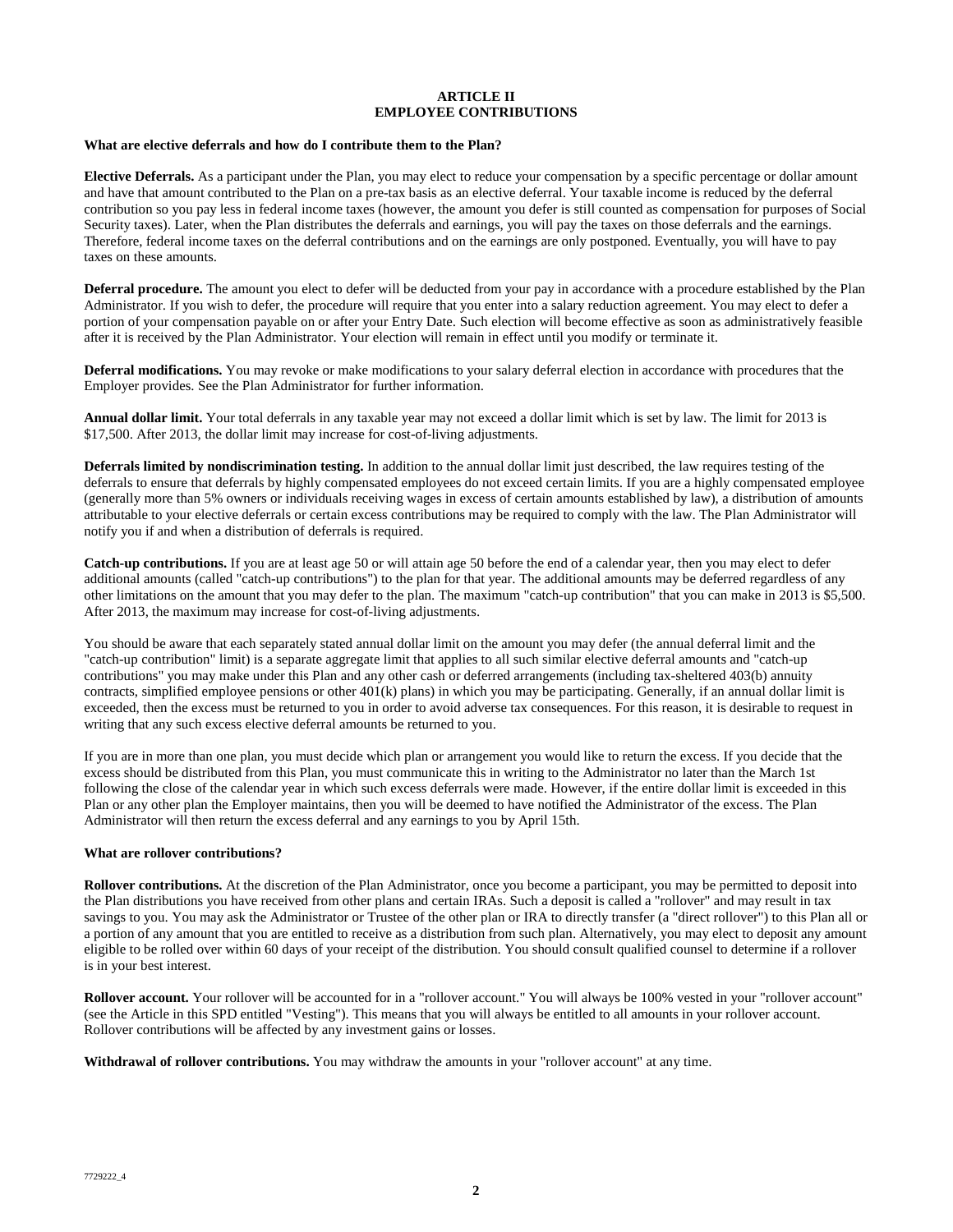# **ARTICLE III EMPLOYER CONTRIBUTIONS**

In addition to any deferrals you elect to make, the Employer will make additional contributions to the Plan. This Article describes Employer contributions that will be made to the Plan and how your share of the contributions is determined.

### **What is the Employer nonelective contribution?**

**Nonelective contribution.** As required by the terms of the Master Union Agreement

# **ARTICLE IV COMPENSATION AND ACCOUNT BALANCE**

#### **What compensation is used to determine my Plan benefits?**

#### **Elective Deferrals**

**Definition of compensation.** Compensation is defined as your total compensation that is subject to income tax and paid to you by the Employer. If you are a self-employed individual, your compensation will be equal to your earned income. The following describes the adjustments to compensation that may apply for the contribution(s) noted above.

**Adjustments to compensation.** The following adjustments to compensation will be made for purposes of elective deferrals:

- elective deferrals to this Plan and to any other plan or arrangement (such as a cafeteria plan) will be included.
- compensation paid after you terminate is generally excluded for Plan purposes. However, the following amounts will be included in compensation even though they are paid after you terminate employment, provided these amounts would otherwise have been considered compensation as described above and provided they are paid within 2 1/2 months after you terminate employment, or if later, the last day of the Plan Year in which you terminate employment:

-- compensation paid for services performed during your regular working hours, or for services outside your regular working hours (such as overtime or shift differential), or other similar payments that would have been made to you had you continued employment.

# **Nonelective Contributions**

**Definition of compensation.** Compensation is defined as your total compensation that is subject to income tax and paid to you by the Employer. If you are a self-employed individual, your compensation will be equal to your earned income. The following describes the adjustments to compensation that apply for the contributions noted above.

**Adjustments to compensation.** The following adjustments to compensation will be made for purposes of nonelective contributions:

- elective deferrals to this Plan and to any other plan or arrangement (such as a cafeteria plan) will be included.
- compensation paid after you terminate is generally excluded for Plan purposes. However, the following amounts will be included in compensation even though they are paid after you terminate employment, provided these amounts would otherwise have been considered compensation as described above and provided they are paid within 2 1/2 months after you terminate employment, or if later, the last day of the Plan Year in which you terminate employment:

-- compensation paid for services performed during your regular working hours, or for services outside your regular working hours (such as overtime or shift differential), or other similar payments that would have been made to you had you continued employment.

# **Is there a limit on how much can be contributed to my account each year?**

Generally, the law imposes a maximum limit on the amount of contributions including elective deferrals that may be made to your account and any other amounts allocated to any of your accounts during the Plan Year, excluding earnings. Beginning in 2013, this total cannot exceed the lesser of \$51,000 or 100% of your annual compensation (as limited under the previous question). After 2013, the dollar limit may increase for cost-of-living adjustments.

# **How is the money in the Plan invested?**

The Trustee of the Plan has been designated to hold the assets of the Plan for the benefit of Plan participants and their beneficiaries in accordance with the terms of this Plan. The trust fund established by the Plan's Trustee will be the funding medium used for the accumulation of assets from which Plan benefits will be distributed.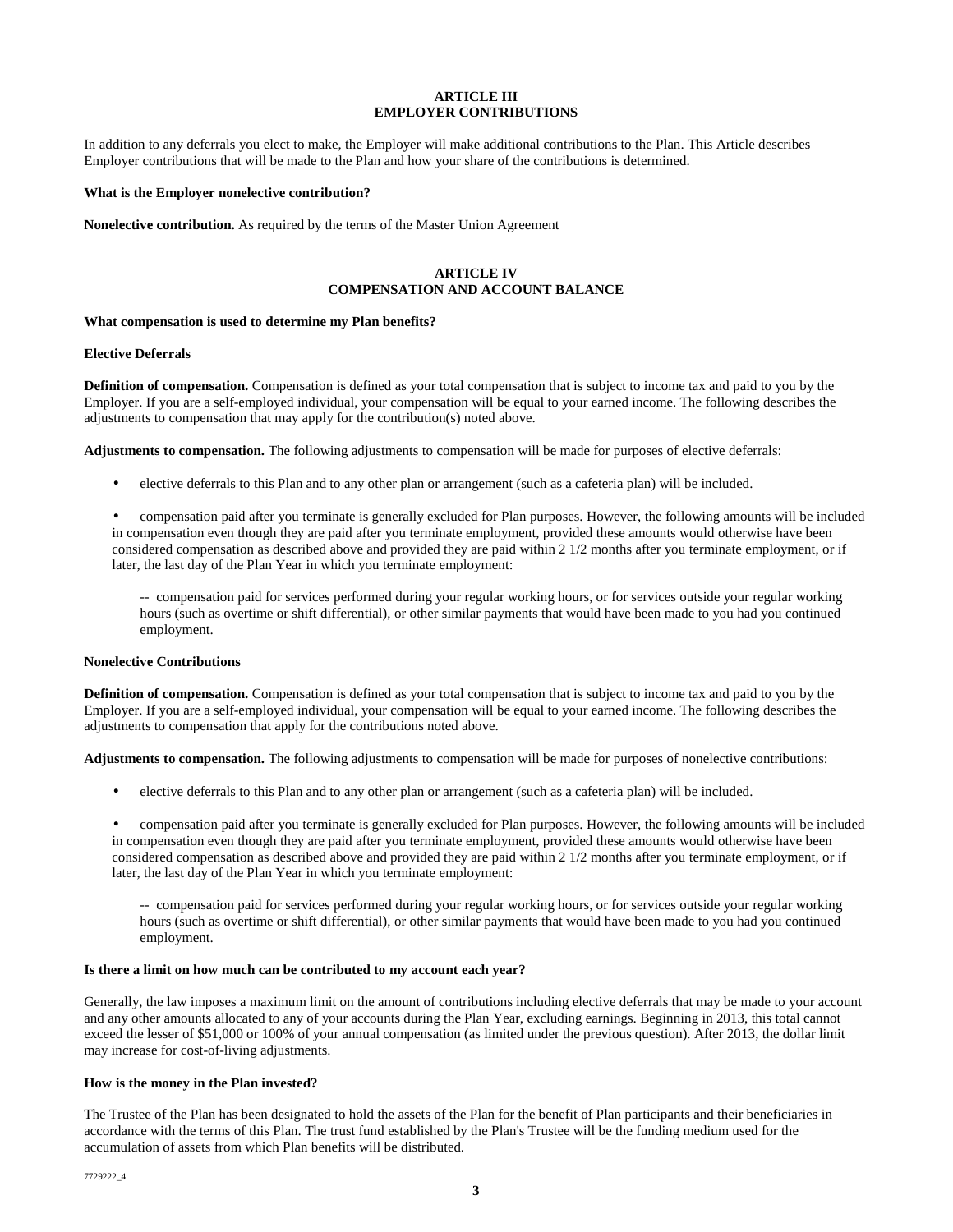**Participant direction of investments.** You will be able to direct the investment of your entire interest in the Plan. The Plan Administrator will provide you with information on the investment choices available to you, the procedures for making investment elections, the frequency with which you can change your investment choices and other important information. You need to follow the procedures for making investment elections and you should carefully review the information provided to you before you give investment directions. If you do not direct the investment of your applicable Plan accounts, then your accounts will be invested in accordance with the default investment alternatives established under the Plan. These default investments will be made in accordance with specific rules under which the fiduciaries of the Plan, including the Employer, the Trustee and the Plan Administrator, will be relieved of any legal liability for any losses resulting from the default investments. The Plan Administrator has or will provide you with a separate notice which details these default investments and your right to switch out of the default investment if you so desire.

The Plan is intended to comply with Section 404(c) of ERISA (the Employee Retirement Income Security Act). If the Plan complies with this Section, then the fiduciaries of the Plan, including the Employer, the Trustee and the Plan Administrator, will be relieved of any legal liability for any losses which are the direct and necessary result of the investment directions that you give. Procedures must be followed in giving investment directions. If you fail to do so, then your investment directions need not be followed. If you do not direct the investment of your applicable Plan accounts, your accounts will be invested in accordance with the default investment alternatives established under the Plan.

**Earnings or losses.** When you direct investments, your accounts are segregated for purposes of determining the earnings or losses on these investments. Your Participant-directed Account does not share in the investment performance of other participants who have directed their own investments. You should remember that the amount of your benefits under the Plan will depend in part upon your choice of investments. Gains as well as losses can occur and the Employer, the Plan Administrator, and the Trustee will not provide investment advice or guarantee the performance of any investment you choose.

Periodically, you will receive a benefit statement that provides information on your account balance and your investment returns. It is your responsibility to notify the Administrator of any errors you see on any statements within 30 days after the statement is provided or made available to you.

# **Will Plan expenses be deducted from my account balance?**

The Plan will pay some or all Plan related expenses except for a limited category of expenses which the law requires the employer to pay. The category of expenses which the Employer must pay are known as "settlor expenses." Generally, settlor expenses relate to the design, establishment or termination of the Plan. See the Plan Administrator for more details. The expenses charged to the Plan may be charged pro rata to each Participant in relation to the size of each Participant's account balance or may be charged equally to each Participant. In addition, some types of expenses may be charged only to some Participants based upon their use of a Plan feature or receipt of a plan distribution. Finally, the Plan may charge expenses in a different manner as to Participants who have terminated employment with the Employer versus those Participants who remain employed with the Employer.

The above is only a general statement about the possible treatment of Plan expenses. See the Appendix for Plan Expense Allocations for details.

# **ARTICLE V VESTING**

# **What is my vested interest in my account?**

You are always 100% vested in all of your Plan accounts.

# **ARTICLE VI DISTRIBUTIONS PRIOR TO TERMINATION OF EMPLOYMENT**

# **Can I withdraw money from my account while working?**

**In-service distributions.** You may be entitled to receive an in-service distribution. However, this distribution is not in addition to your other benefits and will therefore reduce the value of the benefits you will receive at retirement. This distribution is made at your election subject to possible administrative limitations on the frequency and actual timing of such distributions. You may withdraw amounts from accounts for rollover contributions at any time.

**Conditions and Limitations.** Generally you may receive a distribution from certain accounts prior to termination of employment provided you satisfy any of the following conditions:

- you have attained age 60. Satisfying this condition allows you to receive distributions from all contribution accounts.
- you have incurred a financial hardship as described below.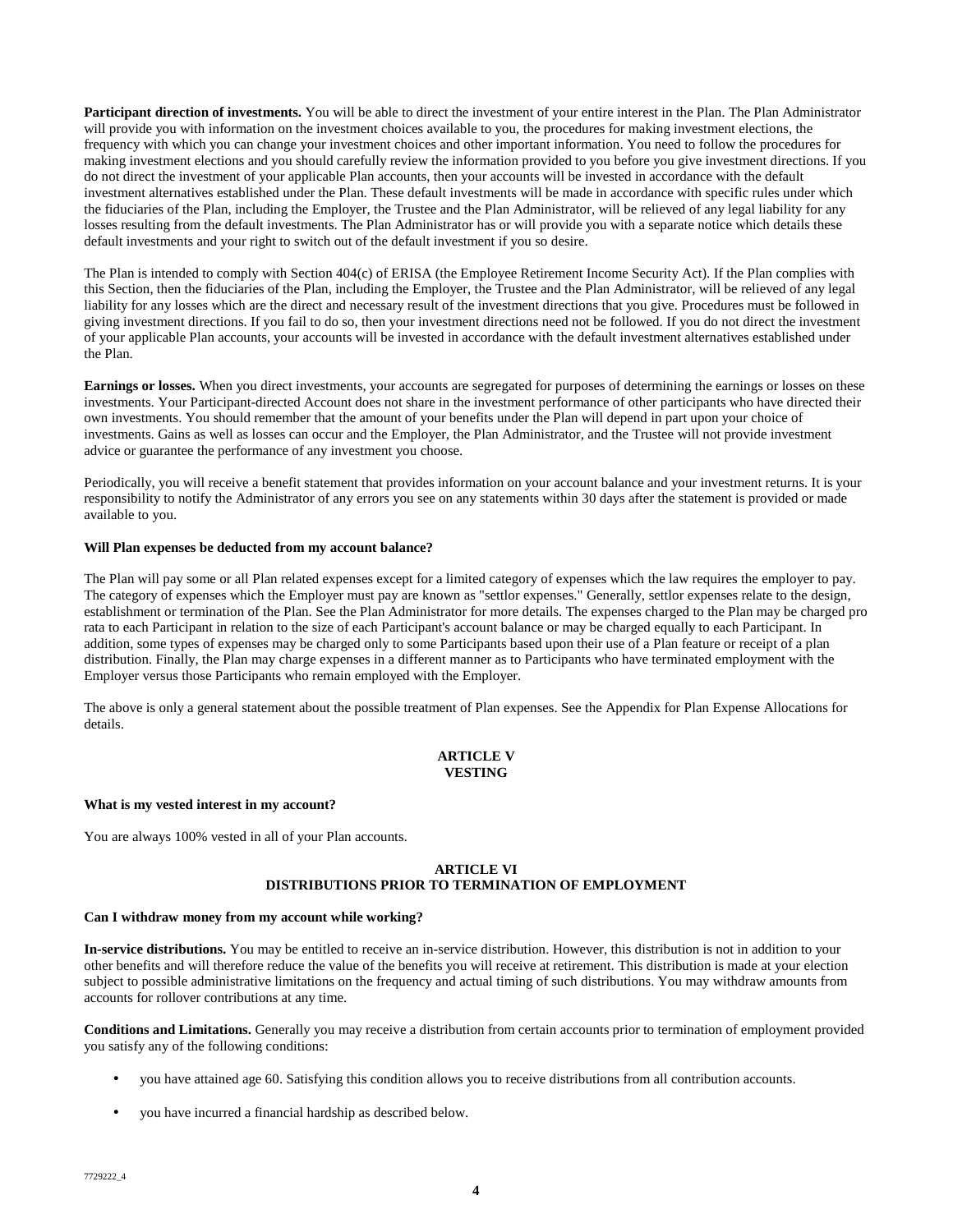• you incur a disability (as defined in the Plan). Satisfying this condition allows you to receive distributions from all contribution accounts. However, the number of distributions on account of disability is limited to two (2) per your lifetime. The disability distribution cannot exceed 13 weeks of pay based on a 40-hour work week.

# **Can I withdraw money from my account in the event of financial hardship?**

**Hardship distributions.** You may withdraw money from your elective deferral and qualified nonelective accounts on account of financial hardship if you satisfy certain conditions. This hardship distribution is not in addition to your other benefits and will therefore reduce the value of the benefits you will receive upon termination of employment or other event entitling you to distribution of your account balance.

**Qualifying expenses.** A hardship distribution may be made to satisfy certain immediate and heavy financial needs that you have. A hardship distribution may only be made for payment of the following:

- Expenses for medical care (deductible under Section 213(d) of the Internal Revenue Code but without regard to the 7.5% AGI limit) for you, your spouse or your dependents. This also includes medical expenses for the death beneficiary of your Plan account.
- Costs directly related to the purchase of your principal residence (excluding mortgage payments).
- Tuition, related educational fees, and room and board expenses for the next twelve (12) months of post-secondary education for you, your spouse, your children or your dependents. This also includes such education expenses for the death beneficiary of your Plan account.
- Payments for burial or funeral expenses for your deceased parent, spouse, children or dependents. This also includes burial or funeral expenses for the death beneficiary of your Plan account.

In addition, a hardship distribution may also be made from your elective deferral account for payment of the following:

- Amounts necessary to prevent your eviction from your principal residence or foreclosure on the mortgage of your principal residence.
- Expenses for the repair of damage to your principal residence (that would qualify for the casualty loss deduction under Internal Revenue Code Section 165).

For this purpose, your beneficiary is the person you designate under the Plan (or the Plan otherwise designates in the absence of your designation) to receive your death benefit and who is not necessarily your spouse or dependent.

**Conditions.** If you have any of the above expenses, a hardship distribution can only be made if you certify and agree that all of the following conditions are satisfied:

(a) The distribution is not in excess of the amount of your immediate and heavy financial need. The amount of your immediate and heavy financial need may include any amounts necessary to pay any federal, state, or local income taxes or penalties reasonably anticipated to result from the distribution;

(b) You have obtained all distributions, other than hardship distributions, and all nontaxable loans currently available under all plans that the Employer maintains;

(c) That you will not make any elective deferrals for at least six (6) months after your receipt of the hardship distribution;

(d) That you present a Certificate of Credit Counseling after your first hardship distribution in order to receive a second hardship distribution except for distributions relating to tuition/educational expenses;

(e) With respect to a hardship distribution for medical care, that you present an Explanation of Benefits from the Plumbers and Pipefitters Health and Welfare office showing the patient responsibility;

(f) With respect to a hardship distribution for costs directly related to the purchase of a principal residence, that you present appropriate documentation identifying the closing date, your estimated financial responsibility at closing, and documentation to demonstrate that the dwelling will be used within a reasonable time after closing as your principal residence; and

(g) With respect to a hardship distribution for tuition/educational expenses, you present a stamped bill from the Office of the Bursar.

**Elective Deferral account restrictions.** In addition, there are restrictions placed on hardship distributions which are made from your elective deferral accounts. Generally, the earnings on your elective deferrals may not be distributed to you on account of a hardship as the amount of any hardship distribution from your deferral account is limited to the amount of your prior deferrals, less any deferrals previously distributed. Ask the Plan Administrator if you need further details.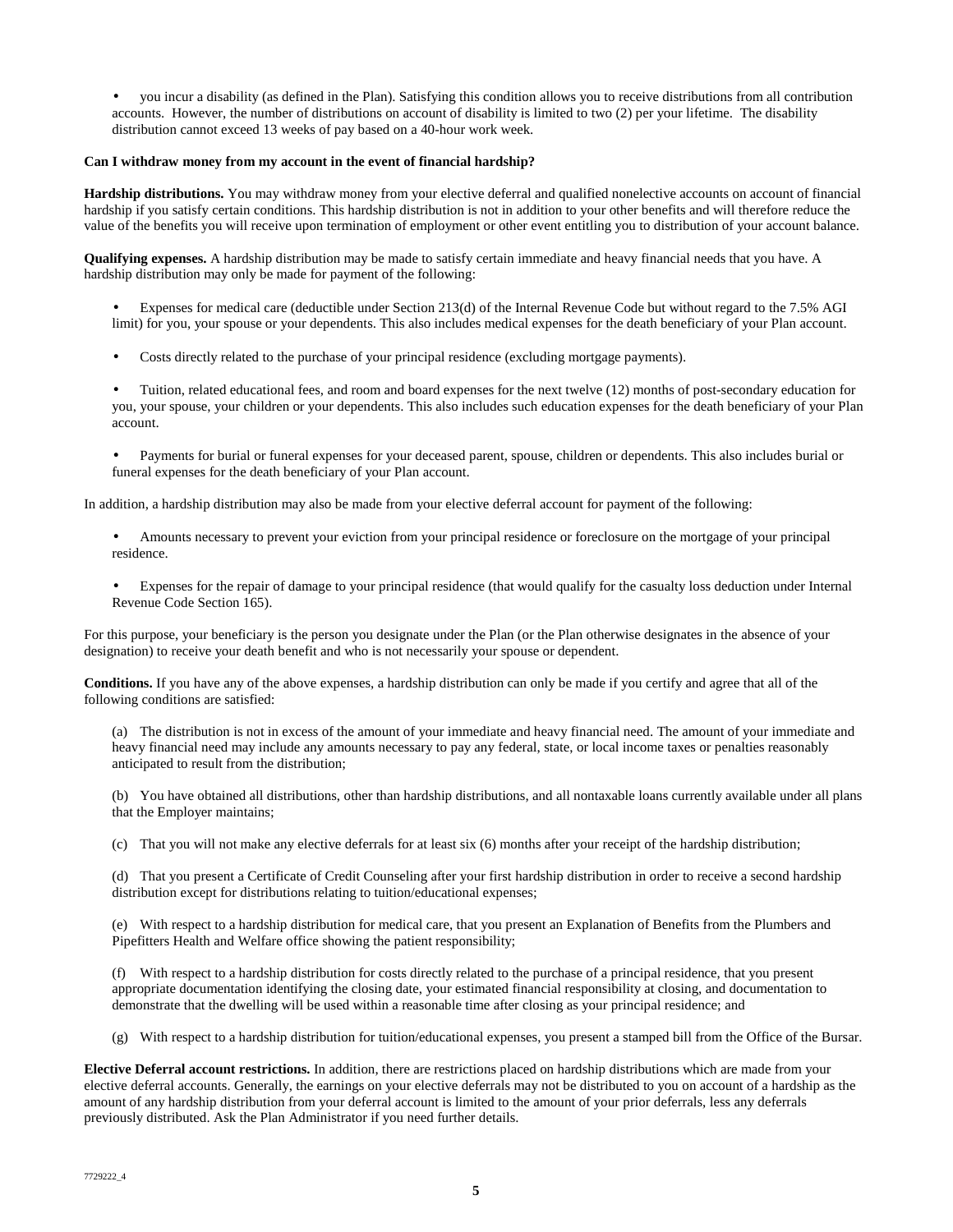# **ARTICLE VII DISTRIBUTIONS UPON TERMINATION OF EMPLOYMENT**

# **When can I get money out of the Plan?**

You may receive a distribution of some or all of your accounts in the Plan when you terminate employment with the Employer. The rules regarding the payment of death benefits to your beneficiary are described in the Article in this SPD entitled "Distributions upon Death."

As to the possibility of receiving a distribution while you are still employed with the Employer, see the Article in this SPD entitled "Distributions Prior to Termination of Employment."

**Military Service.** If you are a veteran and are reemployed under the Uniformed Services Employment and Reemployment Rights Act of 1994, your qualified military service may be considered service with the Employer. There may also be benefits for employees who die or become disabled while on active duty. Employees who receive wage continuation payments while in the military may benefit from various changes in the law. If you think you may be affected by these rules, ask the Plan Administrator for further details.

**Distributions for deemed severance of employment.** If you are on active duty for more than 30 days, then the Plan generally treats you as having severed employment for distribution purposes. This means that you may request a distribution from the Plan. If you request a distribution on account of this deemed severance of employment, then you are not permitted to make any contributions to the Plan for 6 (six) months after the date of the distribution.

#### **Termination and distribution before Normal Retirement Age**

If your vested account balance exceeds \$5,000, your consent is required to distribute your account before you reach Normal Retirement Age. You may elect to have your vested account balance distributed to you as soon as administratively feasible on or after the Valuation Date coinciding with or next following the earlier of (1) withdrawing from the Union or (2) ninety (90) days of no contributions. (See the question entitled "In what method and form will my benefits be paid to me?" below for an explanation of the method of payment.)

If you terminate employment with a vested account balance exceeding \$5,000, you may elect to postpone your distribution until your "required beginning date" described below.

If your vested account balance does not exceed \$5,000, a distribution of your vested account balance will be made to you, regardless of whether you consent to receive it, as soon as administratively feasible on or after the Valuation Date coinciding with or next following the date of your termination of employment. (See the question entitled "In what method and form will my benefits be paid to me?" below for an explanation of the method of payment.)

Amounts in your rollover account will not be considered as part of your benefit in determining whether the \$5,000 threshold for timing of payments described above has been exceeded as well as for determining if the value of your vested account balance exceeds the \$5,000 threshold used to determine whether you must consent to a distribution.

**Automatic Rollover of Certain Account Balances.** If your vested account balance does not exceed \$5,000, the Plan will distribute your account without your consent. If you do not elect to either receive or roll over the distribution, your distribution will be directly rolled over to an IRA. See "Automatic IRA Rollover of Certain Account Balances" in the Article in this SPD entitled "Tax Treatment of Distributions."

# **What is Normal Retirement Age and what is the significance of reaching Normal Retirement Age?**

You will attain your Normal Retirement Age when you reach age 60.

You will be eligible for an in-service distribution in all of your accounts under the Plan (assuming you are not already fully vested) if you are employed on or after your Normal Retirement Age.

#### **What happens if I terminate employment due to disability?**

**Definition of disability.** Under the Plan, Disability is defined as follows: A Physician must certify that the a plan participant is disabled andunable to perform current duties. Disability cannot result from an occupational injury that would qualify for workers compensation benefits. Minimum duration of Disability is 30 days. Disability cannot exceed 13 work weeks based on 40 hours per week. A plan participant is limited to two (2) Disability requests during his/her career.

Payment of benefits. If you terminate employment because you become disabled, the Plan will distribute your account balance in the same manner as for any other non-death related termination.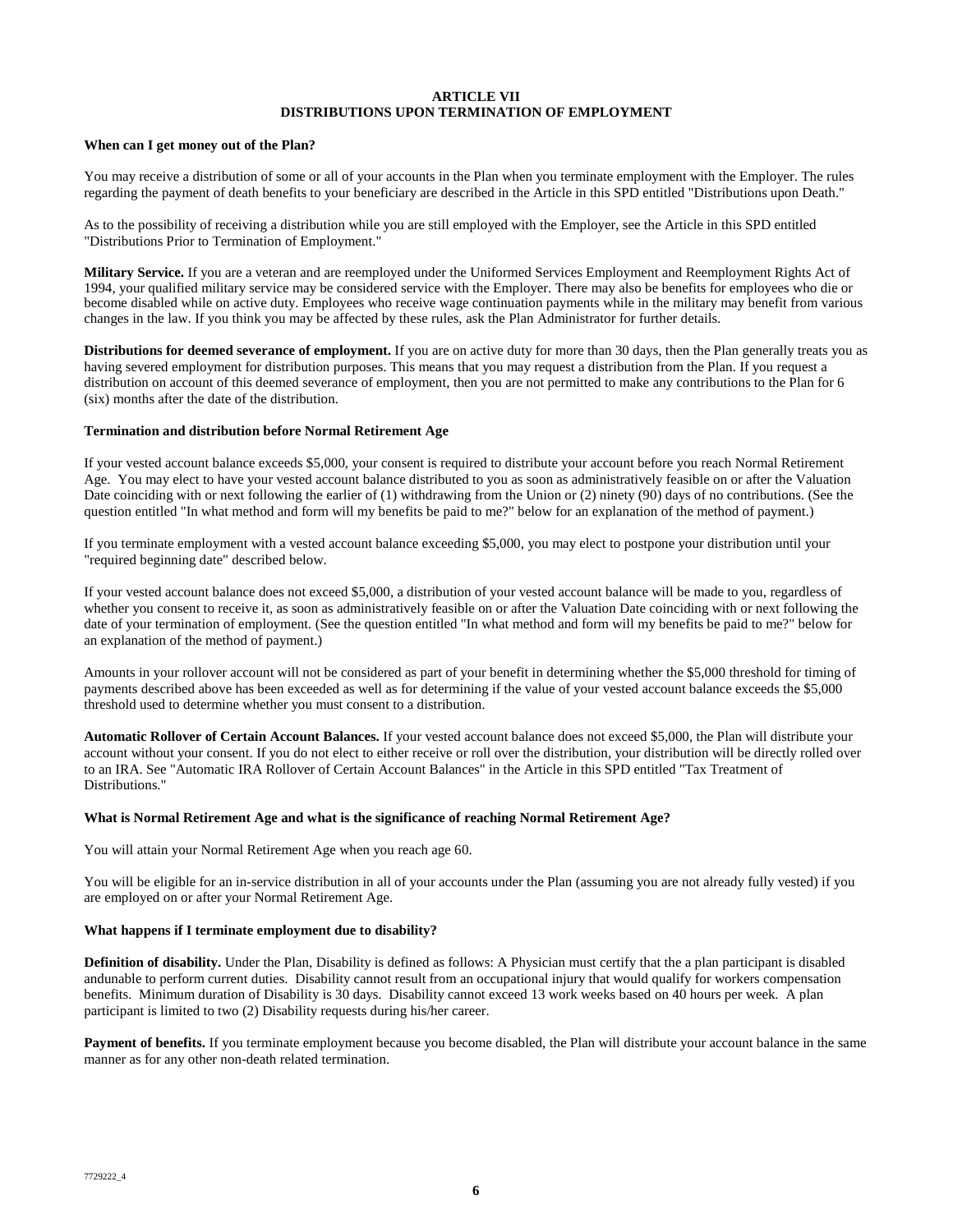### **In what method and form will my benefits be paid to me?**

# **Termination and distribution before Normal Retirement Age**

If you terminate employment and your vested account balance exceeds \$5,000, you may elect to receive a distribution of your vested account balance in:

a single lump-sum payment in cash

In determining whether your vested account balance exceeds the \$5,000 dollar threshold, "rollovers" (and any earnings allocable to "rollover" contributions) will not be taken into account.

#### **Required beginning date**

If described above, you may delay the distribution of your vested account balance. However, if you elect to delay the distribution of your vested account balance, there are rules that require that certain minimum distributions be made from the Plan. If you are a 5% owner, distributions are required to begin not later than the April 1st following the end of the year in which you reach age 70 1/2. If you are not a 5% owner, distributions are required to begin not later than the April 1st following the later of the end of the year in which you reach age 70 1/2 or terminate employment. You should see the Plan Administrator if you think you may be affected by these rules.

### **ARTICLE VIII DISTRIBUTIONS UPON DEATH**

#### **What happens if I die while working for the Employer?**

If you die while still employed by the Employer, then 100% of your account balance will be used to provide your beneficiary with a death benefit.

# **Who is the beneficiary of my death benefit?**

You may designate a beneficiary of your Plan account on a form provided to you for this purpose by the Plan Administrator. If you do not designate a beneficiary, your account will be distributed as described below under "No beneficiary designation." If you are married, your spouse has certain rights to the death benefit. You should immediately report any change in your marital status to the Plan Administrator.

**Married Participant.** If you are married at the time of your death, your spouse will be the beneficiary of the entire death benefit unless you designate in writing a different beneficiary. IF YOU WISH TO DESIGNATE A BENEFICIARY OTHER THAN YOUR SPOUSE, YOUR SPOUSE MUST IRREVOCABLY CONSENT TO WAIVE ANY RIGHT TO THE DEATH BENEFIT. YOUR SPOUSE'S CONSENT MUST BE IN WRITING, BE WITNESSED BY A NOTARY OR A PLAN REPRESENTATIVE AND ACKNOWLEDGE THE SPECIFIC NON-SPOUSE BENEFICIARY.

#### **Changes to designation.**

If, with spousal consent as required, you have designated someone other than your spouse as beneficiary and now wish to change your designation, see the Plan Administrator for details. In addition, you may elect a beneficiary other than your spouse without your spouse's consent if your spouse cannot be located.

**Divorce.** A divorce decree or decree of legal separation does not automatically revoke your designation of your spouse or former spouse as your beneficiary under the Plan. You should complete a form to make a new beneficiary designation if a divorce decree or decree of legal separation is issued. See the Plan Administrator for details if you think you may be affected by this provision.

**Unmarried Participant.** If you are not married, you may designate a beneficiary of your choosing.

No beneficiary designation. At the time of your death, if you have not designated a beneficiary or your beneficiary is not alive, the death benefit will be paid in the following order of priority to:

(a) your surviving spouse

(b) your children, including adopted children in equal shares (and if a child is not living, that child's share will be distributed to that child's living descendants)

- (c) your surviving parents, in equal shares
- (d) your estate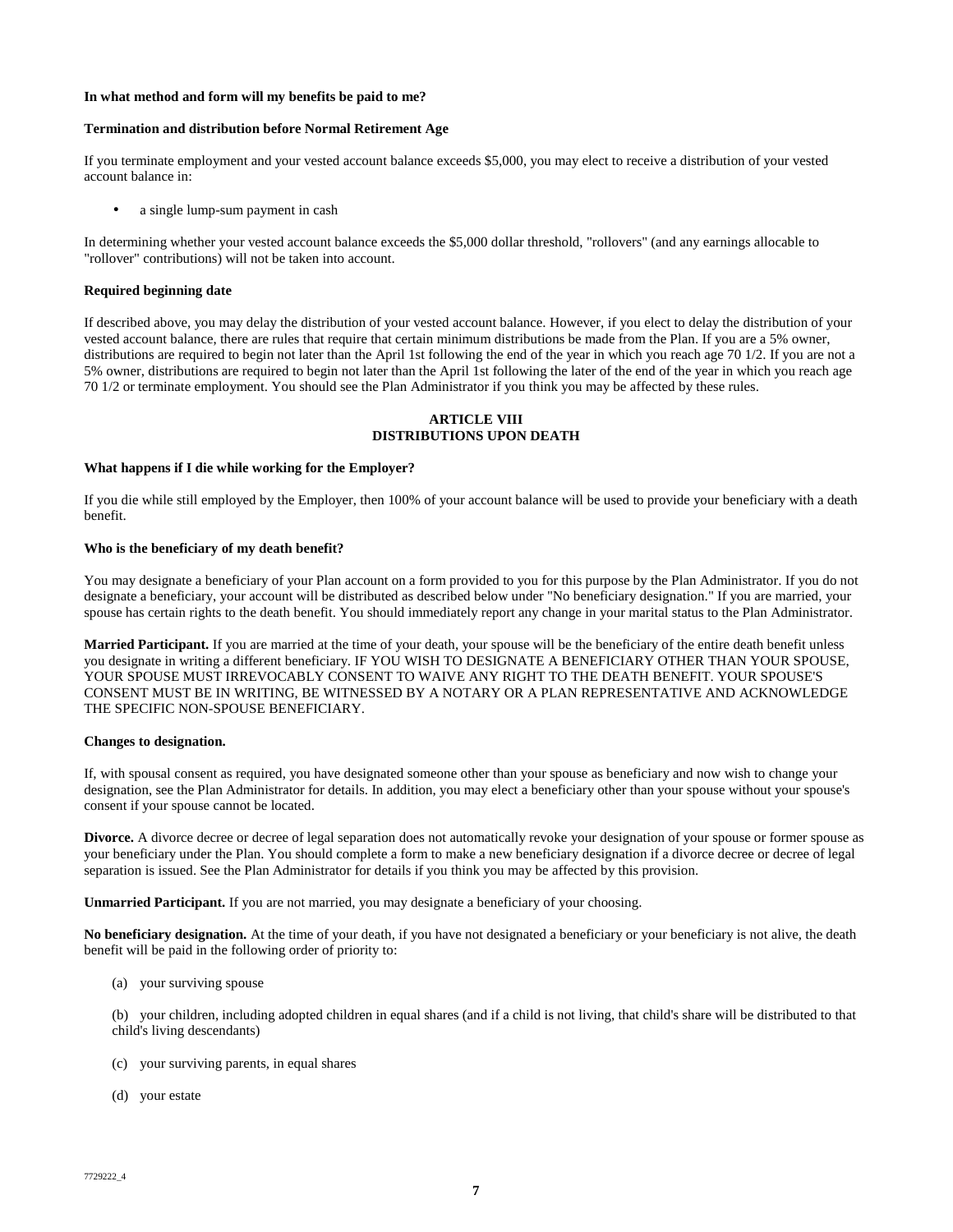# **How will the death benefit be paid to my beneficiary?**

**Method/form of distribution.** The form of payment of the death benefit will be in cash. If the death benefit payable to a beneficiary does not exceed \$5,000, then the benefit may only be paid as a lump-sum. If the death benefit exceeds \$5,000, your beneficiary may elect to have the death benefit paid in:

a single lump-sum payment in cash

# **When must the last payment be made to my beneficiary (required minimum distributions)?**

The law generally restricts the ability of a retirement plan to be used as a method of deferring taxation for an unlimited period beyond the participant's life. Thus, there are rules that are designed to ensure that death benefits are distributable to beneficiaries within certain time periods. The application of these rules depends upon whether you die before or after your "required beginning date" as described above under "Required beginning date."

# **Death before required beginning date.**

If you die before your required beginning date, regardless of the method of distribution a beneficiary might otherwise be able to elect, your entire account will be paid as soon as administratively feasible. However, if your spouse is the sole beneficiary, your spouse may delay the start of payments until the year in which you would have attained age 70 1/2.

# **Death after required beginning date.**

If you die on or after your required beginning date, regardless of the method of distribution a beneficiary might otherwise be able to elect, payment must be made over a period which does not exceed the greater of the beneficiary's life expectancy or your remaining life expectancy (determined in accordance with applicable life expectancy tables and without regard to your actual death). If your beneficiary is not a person, your entire death benefit must be paid over a period not exceeding your remaining life expectancy (determined in accordance with applicable life expectancy tables and without regard to your actual death).

# **What happens if I terminate employment, commence payments and then die before receiving all of my benefits?**

Your beneficiary will be entitled to your remaining vested interest in the Plan at the time of your death. See the Plan Administrator for more information regarding the timing and method of payments that apply to your beneficiary. The provision in the Plan providing for full vesting of your benefit upon death does not apply if you die after terminating employment.

# **ARTICLE IX TAX TREATMENT OF DISTRIBUTIONS**

# **What are my tax consequences when I receive a distribution from the Plan?**

Generally, you must include any Plan distribution in your taxable income in the year in which you receive the distribution. The tax treatment may also depend on your age when you receive the distribution. Certain distributions made to you when you are under age 59 1/2 could be subject to an additional 10% tax.

# **Can I elect a rollover to reduce or defer tax on my distribution?**

**Rollover or Direct Transfer.** You may reduce, or defer entirely, the tax due on your distribution through use of one of the following methods:

(a) **60-day rollover.** You may roll over all or a portion of the distribution to an Individual Retirement Account or Annuity (IRA) or another employer retirement plan willing to accept the rollover. This will result in no tax being due until you begin withdrawing funds from the IRA or other qualified employer plan. The rollover of the distribution, however, MUST be made within strict time frames (normally, within 60 days after you receive your distribution). Under certain circumstances, all or a portion of a distribution (such as a hardship distribution) may not qualify for this rollover treatment. In addition, most distributions will be subject to mandatory federal income tax withholding at a rate of 20%. This will reduce the amount you actually receive. For this reason, if you wish to roll over all or a portion of your distribution amount, then the direct rollover option described in paragraph (b) below would be the better choice.

(b) **Direct rollover.** For most distributions, you may request that a direct transfer (sometimes referred to as a direct rollover) of all or a portion of a distribution be made to either an Individual Retirement Account or Annuity (IRA) or another employer retirement plan willing to accept the transfer. A direct transfer will result in no tax being due until you withdraw funds from the IRA or other employer plan. Like the rollover, under certain circumstances all or a portion of the amount to be distributed may not qualify for this direct transfer. If you elect to actually receive the distribution rather than request a direct transfer, then in most cases 20% of the distribution amount will be withheld for federal income tax purposes.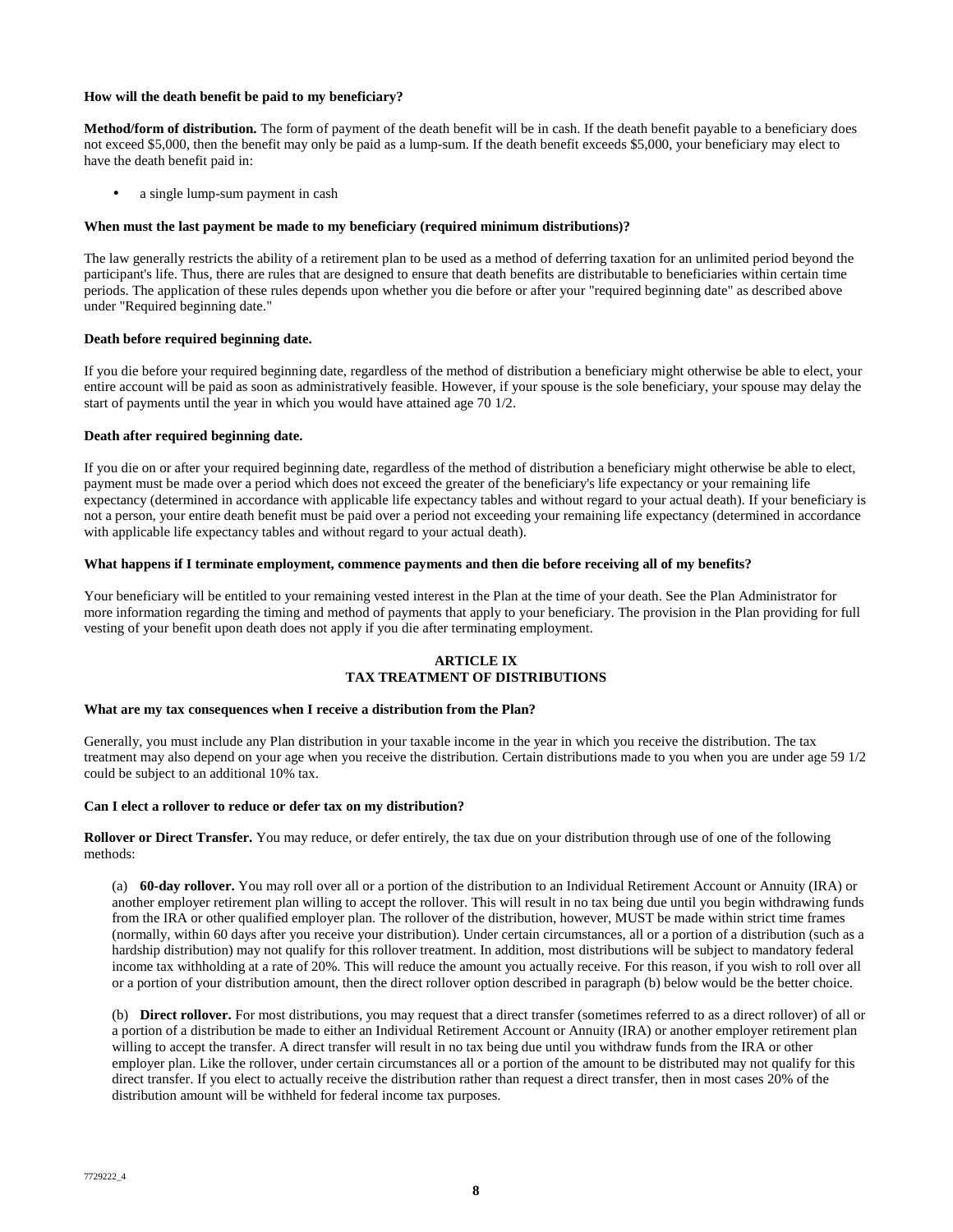## **Automatic IRA Rollover of Certain Account Balances**

If a mandatory distribution is being made to you before the later of age 62 or Normal Retirement Age and your vested account balance does not exceed \$5,000 (disregarding any rollover contribution), the Plan will distribute your vested portion in a single lump-sum payment in cash. However, you may elect whether to receive the distribution or to roll over the distribution to another retirement plan such as an individual retirement account ("IRA"). At the time of your termination of employment, the Plan Administrator will provide you with further information regarding your distribution rights. If you do not elect either to receive or to roll over the distribution, the Plan automatically will roll over the distribution to an IRA. The IRA provider will invest the rollover funds in a type of investment designed to preserve principal and to provide a reasonable rate of return and liquidity (e.g., an interest-bearing account, a certificate of deposit or a money market fund). The IRA provider will charge your account for any expenses associated with the establishment and maintenance of the IRA and with the IRA investments. In addition, your beneficiary designation under the Plan, if any, will not apply to the rollover IRA. The IRA's terms will control in establishing a designated beneficiary under the IRA. You may transfer the IRA funds to any other IRA you choose. You may contact the Plan Administrator at the address and telephone number indicated in this SPD for further information regarding the Plan's automatic rollover provisions, the IRA provider and the fees and charges associated with the IRA.

**Tax Notice.** WHENEVER YOU RECEIVE A DISTRIBUTION THAT IS AN ELIGIBLE ROLLOVER DISTRIBUTION, THE PLAN ADMINISTRATOR WILL DELIVER TO YOU A MORE DETAILED EXPLANATION OF THESE OPTIONS. HOWEVER, THE RULES WHICH DETERMINE WHETHER YOU QUALIFY FOR FAVORABLE TAX TREATMENT ARE VERY COMPLEX. YOU SHOULD CONSULT WITH QUALIFIED TAX COUNSEL BEFORE MAKING A CHOICE.

# **ARTICLE X LOANS**

#### **Is it possible to borrow money from the Plan?**

No. Loans are not permitted from the Plan after December 31, 2011.

# **ARTICLE XI PROTECTED BENEFITS AND CLAIMS PROCEDURES**

#### **Are my benefits protected?**

As a general rule, your interest in your account, including your "vested interest," may not be alienated. This means that your interest may not be sold, used as collateral for a loan, given away or otherwise transferred (except at death to your beneficiary). In addition, your creditors (other than the IRS) may not attach, garnish or otherwise interfere with your benefits under the Plan.

#### **Are there any exceptions to the general rule?**

There are three exceptions to this general rule. The Plan Administrator must honor a qualified domestic relations order (QDRO). A QDRO is defined as a decree or order issued by a court that obligates you to pay child support or alimony, or otherwise allocates a portion of your assets in the Plan to your spouse, former spouse, children or other dependents. If a QDRO is received by the Plan Administrator, all or a portion of your benefits may be used to satisfy that obligation. The Plan Administrator will determine the validity of any domestic relations order received. You and your beneficiaries can obtain from the Administrator, without charge, a copy of the procedure used by the Administrator to determine whether a qualified domestic relations order is valid.

The second exception applies if you are involved with the Plan's operation. If you are found liable for any action that adversely affects the Plan, the Plan Administrator can offset your benefits by the amount that you are ordered or required by a court to pay the Plan. All or a portion of your benefits may be used to satisfy any such obligation to the Plan.

The last exception applies to Federal tax levies and judgments. The Federal government is able to use your interest in the Plan to enforce a Federal tax levy and to collect a judgment resulting from an unpaid tax assessment.

#### **Can the Employer amend the Plan?**

The Employer has the right to amend the Plan at any time. In no event, however, will any amendment authorize or permit any part of the Plan assets to be used for purposes other than the exclusive benefit of participants or their beneficiaries. Additionally, no amendment will cause any reduction in the amount credited to your account.

#### **What happens if the Plan is discontinued or terminated?**

Although the Employer intends to maintain the Plan indefinitely, the Employer reserves the right to terminate the Plan at any time. Upon termination, no further contributions will be made to the Plan and all amounts credited to your accounts will continue to be 100% vested. The Employer will direct the distribution of your accounts in a manner permitted by the Plan as soon as practicable. You will be notified if the Plan is terminated.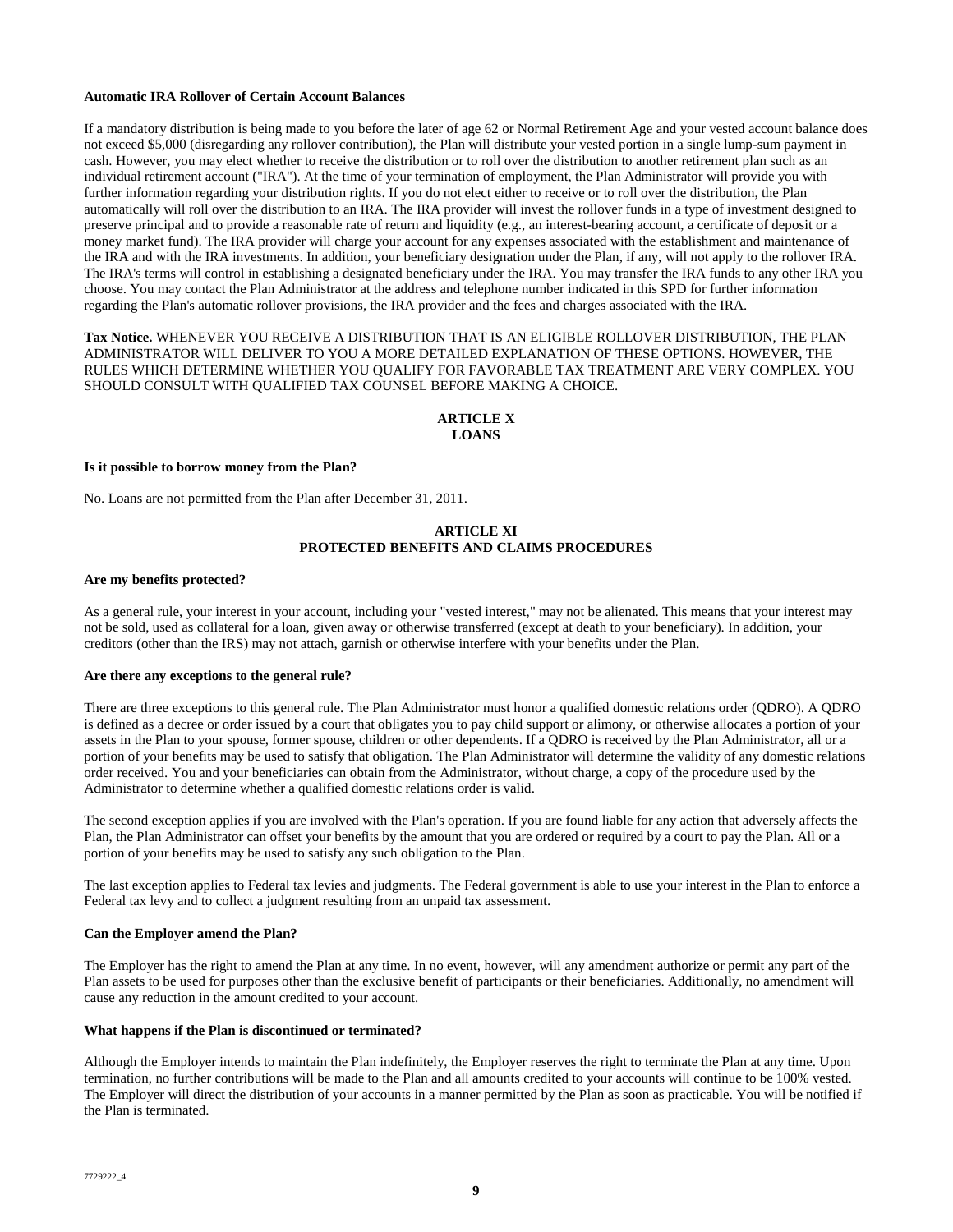# **How do I submit a claim for Plan benefits?**

Benefits will generally be paid to you and your beneficiaries without the necessity for formal claims. Contact the Administrator if you are entitled to benefits or if you think an error has been made in determining your benefits. Any such request should be in writing.

If the Plan Administrator determines the claim is valid, then you will receive a statement describing the amount of benefit, the method or methods of payment, the timing of distributions and other information relevant to the payment of the benefit.

### **What if my benefits are denied?**

Your request for Plan benefits will be considered a claim for Plan benefits, and it will be subject to a full and fair review. If your claim is wholly or partially denied, the Plan Administrator will provide you with a written or electronic notification of the Plan's adverse determination. This written or electronic notification must be provided to you within a reasonable period of time, but not later than 90 days after the receipt of your claim by the Plan Administrator, unless the Plan Administrator determines that special circumstances require an extension of time for processing your claim. If the Plan Administrator determines that an extension of time for processing is required, written notice of the extension will be furnished to you prior to the termination of the initial 90-day period. In no event will such extension exceed a period of 90 days from the end of such initial period. The extension notice will indicate the special circumstances requiring an extension of time and the date by which the Plan expects to render the benefit determination.

In the case of a claim for disability benefits, if disability is determined by a physician (rather than relying upon a determination of disability for Social Security purposes), then instead of the above, the Plan Administrator will provide you with written or electronic notification of the Plan's adverse benefit determination within a reasonable period of time, but not later than 45 days after receipt of the claim by the Plan. This period may be extended by the Plan for up to 30 days, provided that the Plan Administrator both determines that such an extension is necessary due to matters beyond the control of the Plan and notifies you, prior to the expiration of the initial 45-day period, of the circumstances requiring the extension of time and the date by which the Plan expects to render a decision. If, prior to the end of the first 30-day extension period, the Plan Administrator determines that, due to matters beyond the control of the Plan, a decision cannot be rendered within that extension period, the period for making the determination may be extended for up to an additional 30 days, provided that the Plan Administrator notifies you, prior to the expiration of the first 30-day extension period, of the circumstances requiring the extension and the date as of which the plan expects to render a decision. In the case of any such extension, the notice of extension will specifically explain the standards on which entitlement to a benefit is based, the unresolved issues that prevent a decision on the claim, and the additional information needed to resolve those issues, and you will be afforded at least 45 days within which to provide the specified information.

The Plan Administrator's written or electronic notification of any adverse benefit determination must contain the following information:

- (a) The specific reason or reasons for the adverse determination.
- (b) Reference to the specific Plan provisions on which the determination is based.

(c) A description of any additional material or information necessary for you to perfect the claim and an explanation of why such material or information is necessary.

- (d) Appropriate information as to the steps to be taken if you or your beneficiary wants to submit your claim for review.
- (e) In the case of disability benefits where disability is determined by a physician:

(i) If an internal rule, guideline, protocol, or other similar criterion (collectively "rule") was relied upon in making the adverse determination, either the specific rule or a statement that such rule was relied upon in making the adverse determination and that a copy of that rule will be provided to you free of charge upon request.

(ii) If the adverse benefit determination is based on a medical necessity or experimental treatment or similar exclusion or limit, either an explanation of the scientific or clinical judgment for the determination, applying the terms of the Plan to your medical circumstances, or a statement that such explanation will be provided to you free of charge upon request.

If your claim has been denied, and you want to submit your claim for review, you must follow the claims review procedure in the next question.

#### **What is the claims review procedure?**

Upon the denial of your claim for benefits, you may file your claim for review, in writing, with the Plan Administrator.

# (a) YOU MUST FILE THE CLAIM FOR REVIEW NO LATER THAN 60 DAYS AFTER YOU HAVE RECEIVED WRITTEN NOTIFICATION OF THE DENIAL OF YOUR CLAIM FOR BENEFITS.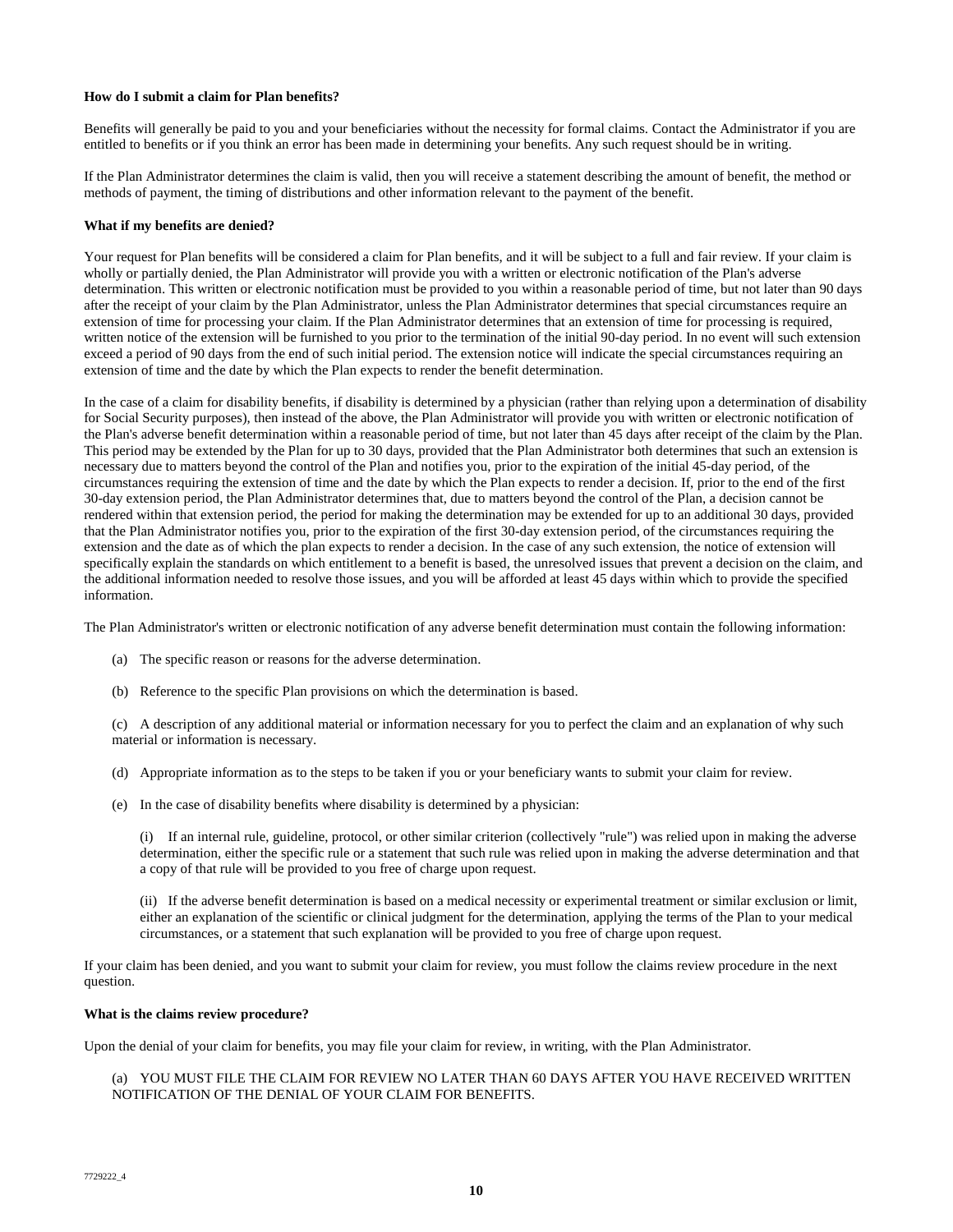HOWEVER, IF YOUR CLAIM IS FOR DISABILITY BENEFITS AND DISABILITY IS DETERMINED BY A PHYSICIAN, THEN INSTEAD OF THE ABOVE, YOU MUST FILE THE CLAIM FOR REVIEW NO LATER THAN 180 DAYS FOLLOWING RECEIPT OF NOTIFICATION OF AN ADVERSE BENEFIT DETERMINATION.

(b) You may submit written comments, documents, records, and other information relating to your claim for benefits.

(c) You may review all pertinent documents relating to the denial of your claim and submit any issues and comments, in writing, to the Plan Administrator.

(d) You will be provided, upon request and free of charge, reasonable access to, and copies of, all documents, records, and other information relevant to your claim for benefits.

(e) Your claim for review must be given a full and fair review. This review will take into account all comments, documents, records, and other information submitted by you relating to your claim, without regard to whether such information was submitted or considered in the initial benefit determination.

In addition to the claims review procedure above, if your claim is for disability benefits and disability is determined by a physician, then:

(a) Your claim will be reviewed without deference to the initial adverse benefit determination and the review will be conducted by an appropriate named fiduciary of the Plan who is neither the individual who made the adverse benefit determination that is the subject of the appeal, nor the subordinate of such individual.

(b) In deciding an appeal of any adverse benefit determination that is based in whole or part on medical judgment, the appropriate named fiduciary will consult with a health care professional who has appropriate training and experience in the field of medicine involved in the medical judgment.

(c) Any medical or vocational experts whose advice was obtained on behalf of the Plan in connection with your adverse benefit determination will be identified, without regard to whether the advice was relied upon in making the benefit determination.

(d) The health care professional engaged for purposes of a consultation under (b) above will be an individual who is neither an individual who was consulted in connection with the adverse benefit determination that is the subject of the appeal, nor the subordinate of any such individual.

The Plan Administrator will provide you with written or electronic notification of the Plan's benefit determination on review. The Plan Administrator must provide you with notification of this denial within 60 days after the Administrator's receipt of your written claim for review, unless the Plan Administrator determines that special circumstances require an extension of time for processing your claim. If the Plan Administrator determines that an extension of time for processing is required, written notice of the extension will be furnished to you prior to the termination of the initial 60-day period. In no event will such extension exceed a period of 60 days from the end of the initial period. The extension notice will indicate the special circumstances requiring an extension of time and the date by which the Plan expects to render the determination on review. However, if the claim relates to disability benefits and disability is determined by a physician, then 45 days will apply instead of 60 days in the preceding sentences. In the case of an adverse benefit determination, the notification will set forth:

(a) The specific reason or reasons for the adverse determination.

(b) Reference to the specific Plan provisions on which the benefit determination is based.

(c) A statement that you are entitled to receive, upon request and free of charge, reasonable access to, and copies of, all documents, records, and other information relevant to your claim for benefits.

(d) In the case of disability benefits where disability is determined by a physician:

(i) If an internal rule, guideline, protocol, or other similar criterion (collectively "rule") was relied upon in making the adverse determination, either the specific rule or a statement that such rule was relied upon in making the adverse determination and that a copy of that rule will be provided to you free of charge upon request.

(ii) If the adverse benefit determination is based on a medical necessity or experimental treatment or similar exclusion or limit, either an explanation of the scientific or clinical judgment for the determination, applying the terms of the Plan to your medical circumstances, or a statement that such explanation will be provided to you free of charge upon request.

If you have a claim for benefits which is denied, then you may file suit in a state or Federal court. However, in order to do so, you must file the suit no later than 180 days after the date of the Plan Administrator's final determination denying your claim.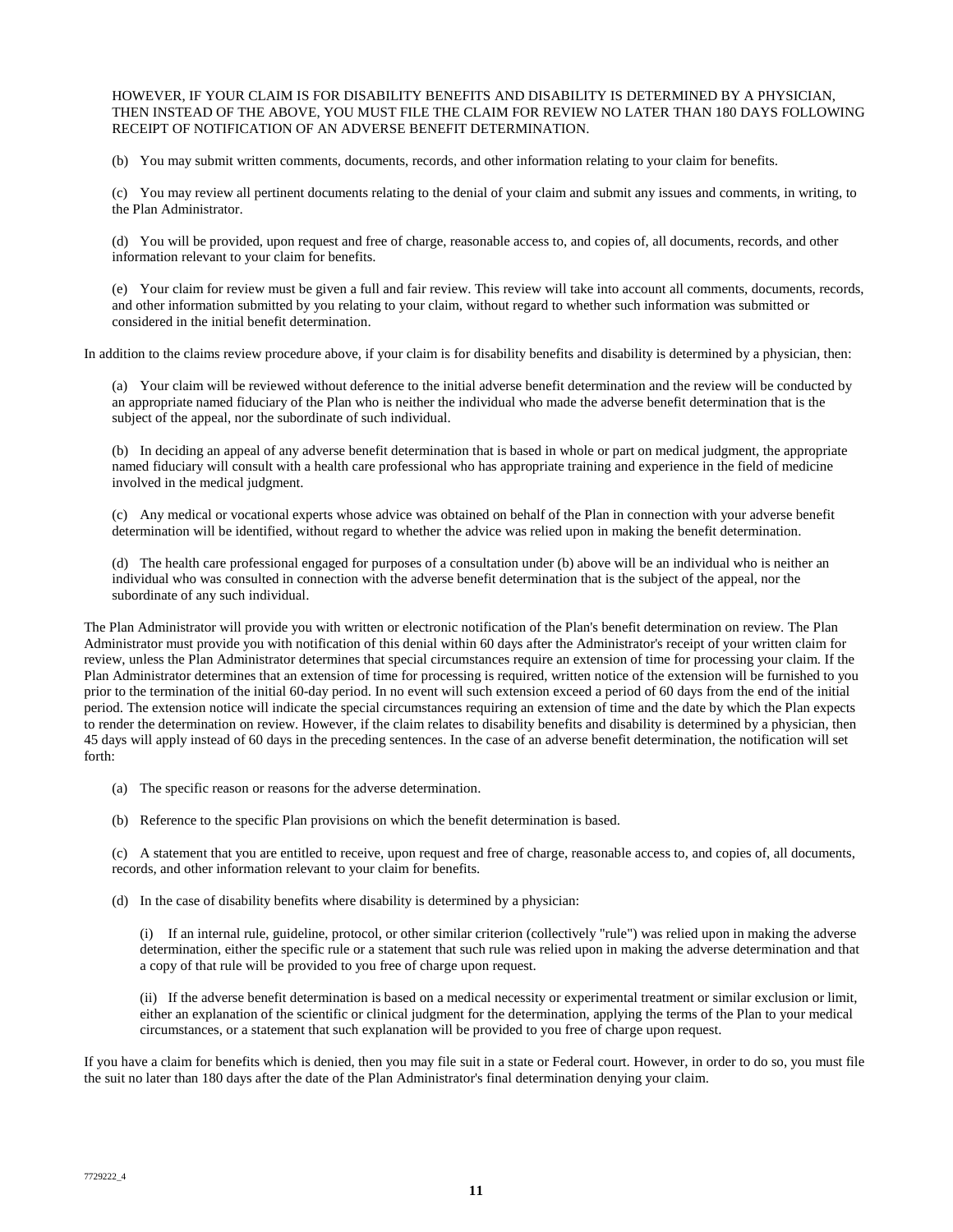## **What are my rights as a Plan participant?**

As a participant in the Plan you are entitled to certain rights and protections under the Employee Retirement Income Security Act of 1974 (ERISA). ERISA provides that all Plan participants are entitled to:

(a) Examine, without charge, at the Plan Administrator's office and at other specified locations, all documents governing the Plan, including collective bargaining agreements and insurance contracts, if any, and a copy of the latest annual report (Form 5500 Series) filed by the Plan with the U.S. Department of Labor and available at the Public Disclosure Room of the Employee Benefits Security Administration.

(b) Obtain, upon written request to the Plan Administrator, copies of documents governing the operation of the Plan, including collective bargaining agreements and insurance contracts, if any, and copies of the latest annual report (Form 5500 Series) and updated summary plan description. The Plan Administrator may make a reasonable charge for the copies.

(c) Receive a summary of the Plan's annual financial report. The Plan Administrator is required by law to furnish each participant with a copy of this summary annual report.

In addition to creating rights for Plan participants, ERISA imposes duties upon the people who are responsible for the operation of the Plan. The people who operate your Plan, called "fiduciaries" of the Plan, have a duty to do so prudently and in the interest of you and other Plan participants and beneficiaries. No one, including the Employer or any other person, may fire you or otherwise discriminate against you in any way to prevent you from obtaining a pension benefit or exercising your rights under ERISA.

If your claim for a pension benefit is denied or ignored, in whole or in part, you have a right to know why this was done, to obtain copies of documents relating to the decision without charge, and to appeal any denial, all within certain time schedules.

Under ERISA, there are steps you can take to enforce the above rights. For instance, if you request a copy of Plan documents or the latest annual report from the Plan and do not receive them within 30 days, you may file suit in a Federal court. In such a case, the court may require the Plan Administrator to provide the materials and pay you up to \$110.00 a day until you receive the materials, unless the materials were not sent because of reasons beyond the control of the Plan Administrator.

If you have a claim for benefits which is denied or ignored, in whole or in part, you may file suit in a state or Federal court. In addition, if you disagree with the Plan's decision or lack thereof concerning the qualified status of a domestic relations order or a medical child support order, you may file suit in Federal court. You and your beneficiaries can obtain, without charge, a copy of the Plan's QDRO procedures from the Plan Administrator.

If it should happen that the Plan's fiduciaries misuse the Plan's money, or if you are discriminated against for asserting your rights, you may seek assistance from the U.S. Department of Labor, or you may file suit in a Federal court. The court will decide who should pay court costs and legal fees. If you are successful, the court may order the person you have sued to pay these costs and fees. If you lose, the court may order you to pay these costs and fees, for example, it finds your claim is frivolous.

# **What can I do if I have questions or my rights are violated?**

If you have any questions about the Plan, you should contact the Plan Administrator. If you have any questions about this statement or about your rights under ERISA, or if you need assistance in obtaining documents from the Plan Administrator, you should contact the nearest office of the Employee Benefits Security Administration, U.S. Department of Labor, listed in the telephone directory or the Division of Technical Assistance and Inquiries, Employee Benefits Security Administration, U.S. Department of Labor, 200 Constitution Avenue, N.W., Washington, D.C. 20210. You may also obtain certain publications about your rights and responsibilities under ERISA by calling the publications hotline of the Employee Benefits Security Administration.

# **ARTICLE XII GENERAL INFORMATION ABOUT THE PLAN**

There is certain general information which you may need to know about the Plan. This information has been summarized for you in this Article.

# **Plan Name**

The full name of the Plan is Local 344 Annuity Fund.

# **Plan Number**

The Employer has assigned Plan Number 001 to your Plan.

# **Plan Effective Dates**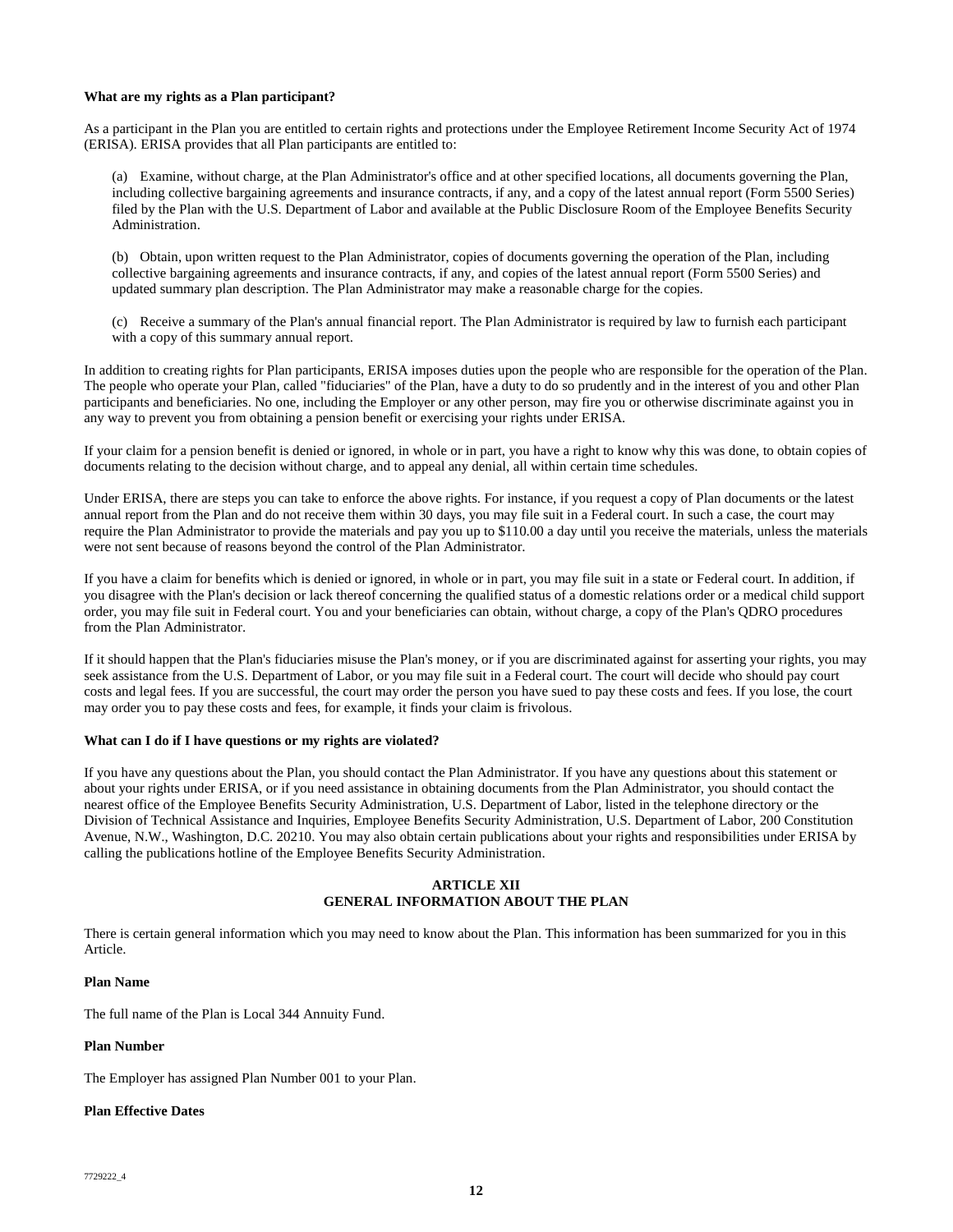This Plan was originally effective on January 1, 2003. The amended and restated provisions of the Plan become effective on January 1, 2003.

# **Other Plan Information**

Valuations of the Plan assets are made annually on the last day of the Plan Year. The Plan Administrator also may require more frequent valuations.

The Plan's records are maintained on a twelve-month period of time. This is known as the Plan Year. The Plan Year ends on December 31st.

The Plan and Trust will be governed by the laws of the state of the Employer's principal place of business to the extent not governed by federal law.

Benefits provided by the Plan are NOT insured by the Pension Benefit Guaranty Corporation (PBGC) under Title IV of the Employee Retirement Income Security Act of 1974 because the insurance provisions under ERISA are not applicable to this type of Plan.

Service of legal process may be made upon the Employer. Service of legal process may also be made upon the Trustee or Plan Administrator.

# **Employer Information**

The Employer's name, address, business telephone number and identification number are:

Plumbers and Pipefitters Union Local 344 4337 S.W. 44th Oklahoma City, Oklahoma 73119 405-682-4571 73-0950060

### **Plan Administrator Information**

The Plan Administrator is responsible for the day-to-day administration and operation of the Plan. For example, the Administrator maintains the Plan records, including your account information, provides you with the forms you need to complete for Plan participation, and directs the payment of your account at the appropriate time. The Administrator will also allow you to review the formal Plan document and certain other materials related to the Plan. If you have any questions about the Plan or your participation, you should contact the Administrator. The Plan Administrator is the Employer. See "Employer Information" above for the Plan Administrator's (Employer's) name, address, and business telephone number. The Plan Administrator may designate other parties to perform some duties of the Administrator.

The Plan Administrator has the complete power, in its sole discretion, to determine all questions arising in connection with the administration, interpretation, and application of the Plan (and any related documents and underlying policies). Any such determination by the Plan Administrator is conclusive and binding upon all persons.

# **Plan Trustee Information and Plan Funding Medium**

All money that is contributed to the Plan is held in a trust fund. The Trustee is responsible for the safekeeping of the trust fund and must hold and invest Plan assets (unless the investment of assets is subject to Participant or other direction) in a prudent manner and in the best interest of you and your beneficiaries. The trust fund established by the Plan's Trustee(s) will be the funding medium used for the accumulation of assets from which benefits will be distributed. While all the Plan assets are held in a trust fund, the Administrator separately accounts for each Participant's interest in the Plan. If there is more than one Trustee, they will collectively be referred to as Trustee throughout this Summary Plan Description.

The Plan's Trustees are:

Darren Jones Steve Motley Joe McKinzie Rod Rutherford 4337 S.W. 44th Oklahoma City, Oklahoma 73119

The business telephone number for the Plan's Trustees is:

405-682-4571